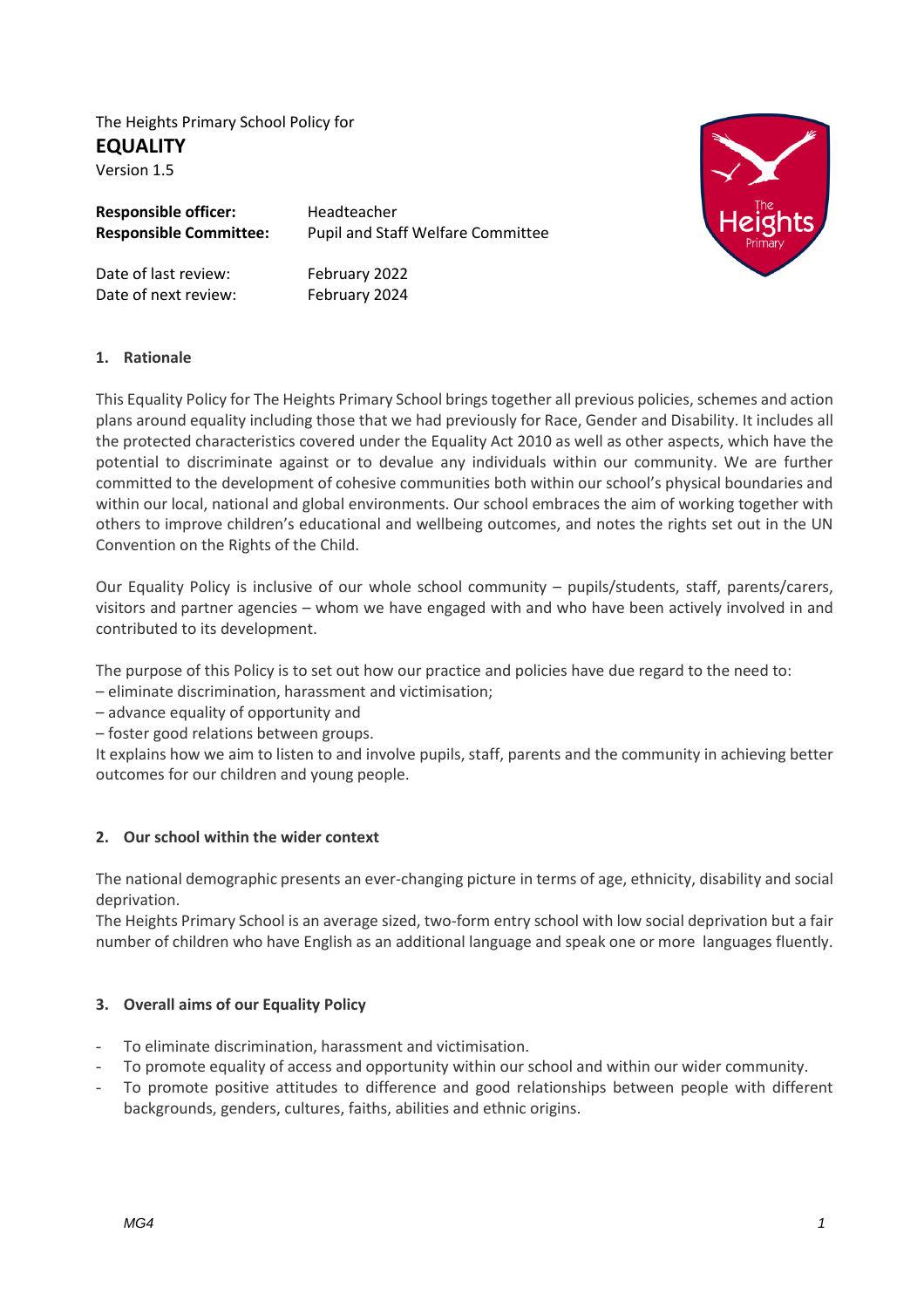### 4. **Our duties**

We recognise and accept our equality duties as set out in the Equality Act 2010.

### **5. The roles and responsibilities within our school community**

The Governing Body will:

- Ensure that the equality information and objectives as set out in this statement are published and communicated throughout the school, including to staff, pupils and parents, and that they are reviewed and updated at least once every two years.
- Delegate responsibility for monitoring the achievement of the objectives on a daily basis to the Headteacher.

The Headteacher will:

- Promote knowledge and understanding of the equality objectives amongst staff and pupils.
- Monitor success in achieving the objectives and report back to governors.

All school staff are expected to have regard to this document and to work to achieve the objectives as set out in our Equality Action Plan.

### **6. Eliminating Discrimination**

The school is aware of its obligations under the Equality Act 2010 and complies with non- discrimination provisions.

Where relevant, our policies include reference to the importance of avoiding discrimination and other prohibited conduct.

Staff and governors are regularly reminded of their responsibilities under the Equality Act.

New staff receive training on the Equality Act and the school's Therapeutic Approach as part of their induction, and all staff receive refresher training.

The school has a designated member of staff (our Head) for monitoring equality issues.

### **7. Advancing Equality of Opportunity**

As set out in the DfE guidance on the Equality Act, the school aims to advance equality of opportunity by:

- Removing or minimising disadvantages suffered by people which are connected to a particular characteristic they have (e.g. pupils with disabilities, or gay pupils who are being subjected to homophobic bullying).
- Taking steps to meet the particular needs of people who have a particular characteristic (e.g. enabling Muslim pupils to pray at prescribed times).
- Encouraging people who have a particular characteristic to participate fully in any activities (e.g. encouraging all pupils to be involved in the full range of school clubs and activities).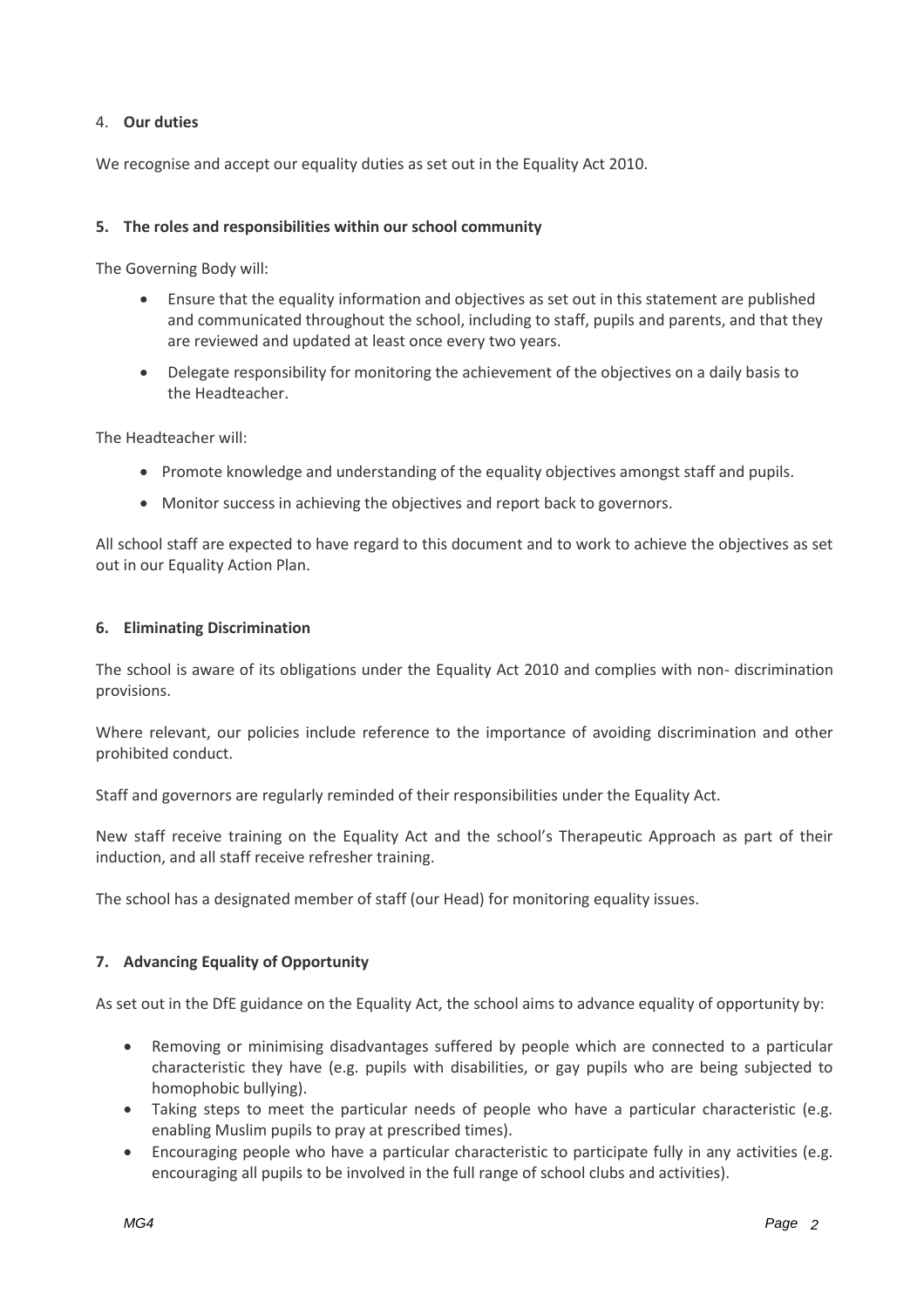In fulfilling this aspect of the duty, the school will:

- Publish attainment data each academic year showing how pupils with different characteristics are performing.
- Analyse the above data to determine strengths and areas for improvement, implement actions in response and publish this information.
- Make evidence available identifying improvements for specific groups.
- Publish further data about any issues associated with particular protected characteristics, identifying any issues which could affect our own pupils.

# **8. Fostering Good Relations**

The school aims to foster good relations between those who share a protected characteristic and those who do not share it by:

- Promoting tolerance, friendship and understanding of a range of religions and cultures through different aspects of our curriculum. This includes teaching in RE and PSHE, but also activities in other curriculum areas. For example, as part of teaching and learning in English/reading, pupils will be introduced to literature from a range of cultures.
- Holding assemblies dealing with relevant issues. Pupils will be encouraged to take a lead in such assemblies and we will also invite external speakers to contribute.
- Working with our local community. This includes inviting leaders of local faith groups to speak at assemblies, and organising school trips and activities based around the local community.
- Encouraging and implementing initiatives to deal with tensions between different groups of pupils within the school. For example, our school and Eco councils have representatives from different year groups and are formed of pupils from a range of backgrounds. All pupils are encouraged to participate in the school's activities, such as sports clubs.
- We have developed links with people and groups who have specialist knowledge about particular characteristics, which helps inform and develop our approach.

# **9. Equality Considerations In Decision-Making**

The school ensures it has due regard to equality considerations whenever significant decisions are made.

The school always considers the impact of significant decisions on particular groups. For example, when a school trip or activity is being planned, the school considers whether the trip:

- Cuts across any religious holidays
- Is accessible to pupils with disabilities
- Has equivalent facilities for boys and girls

# **10. Equality Objectives**

To promote the awareness between children, staff and parents of the protected characteristics as set out in the Equality Act. - through an engaging PSHE/SMSC curriculum.

To foster good relations between people who share a protected characteristic and those who do not. - all staff to promote healthy friendships and record incidents of prejudice-related bullying.